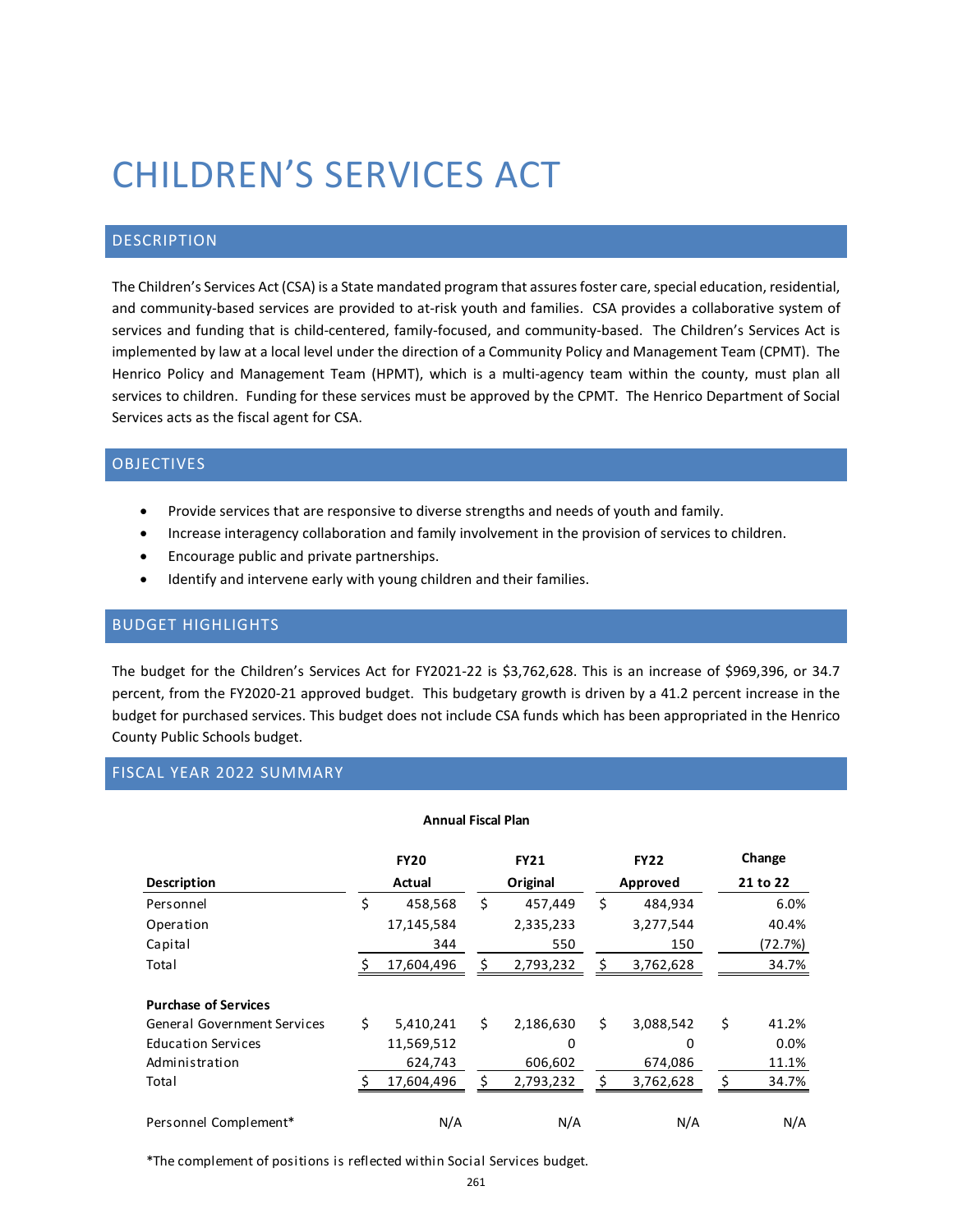#### *Children's Services Act*

| <b>PERFORMANCE MEASURES</b>             |             |             |             |                    |
|-----------------------------------------|-------------|-------------|-------------|--------------------|
|                                         | <b>FY20</b> | <b>FY21</b> | <b>FY22</b> | Change<br>21 to 22 |
| <b>Workload Measures</b>                |             |             |             |                    |
| Children Served                         | 491         | 488         | 488         | 0                  |
| Children Served in Residential Programs | 81          | 70          | 70          | 0                  |

## BUDGET HIGHLIGHTS (CONTINUED)

The table below illustrates the rapid growth in actual expenditures for all CSA programs in recent years. These costs have grown by 168.3 percent in the period between FY2012-13 and FY2019-20.

| <b>Fiscal Year</b> | Expenses     | Change      | Percent |
|--------------------|--------------|-------------|---------|
| FY2012-13          | \$7,092,653  | \$622,072   | 9.6%    |
| FY2013-14          | \$7,568,812  | \$476,159   | 6.7%    |
| FY2014-15          | \$9,767,199  | \$2,198,387 | 29.0%   |
| FY2015-16          | \$11,580,707 | \$1,813,508 | 18.6%   |
| FY2016-17          | \$12,241,476 | \$660,769   | 5.7%    |
| FY2017-18          | \$13,517,305 | \$1,275,829 | 10.4%   |
| FY2018-19          | \$16,177,010 | \$2,659,704 | 19.7%   |
| FY2019-20          | \$19,027,678 | \$2,850,668 | 17.6%   |

The Henrico Policy and Management Team (HPMT) administers the CSA program with the help of a full-time coordinator. The existence and membership of HPMT is established by the Code of Virginia and includes the agency directors of Mental Health and Developmental Services, Juvenile Court Services, Public Health, Education, and Social Services; a local government administrator; a private provider representative; and a parent representative.

In FY2021-22, CSA is projected to fund services for 488 children. These services will include the following: 1) placement of foster care children into services ranging from family foster homes to intensive psychiatric residential treatment facilities; 2) special education programs including private programs when children's educational needs exceed public school resources; 3) residential treatment for substance abusers, sexual offenders, and those with severe psychiatric disorders, when the safety of the child and/or community precludes services in the home; 4) community based services for children and families such as home based counseling, intensive care coordination, parent coaching, and psychological or parenting assessments focusing on risk and service planning to work toward reunification of children that are in foster care.

Funding to purchase services for children and families, along with the Safe and Stable Families Program, accounts for 82.1 percent of the total budget. The administrative requirements increased by \$67,484 above the FY2020-21 approved budget, an increase of 11.1 percent. This growth is highlighted by a 6.0 percent increase in the personnel component, which is attributed to sizable growth in salaries and associated benefits, and an increase in funding for the Safe and Stable Families Program.

The FY2021-22 budget includes continued provision of staff for structured oversight of purchased services, conducting state required utilization review activities, and supporting the placement of children into family-based environments as well as monitoring the cases of children funded through CSA. The CSA staff has an active role in the development of prevention services through participation in all family partnership meetings.